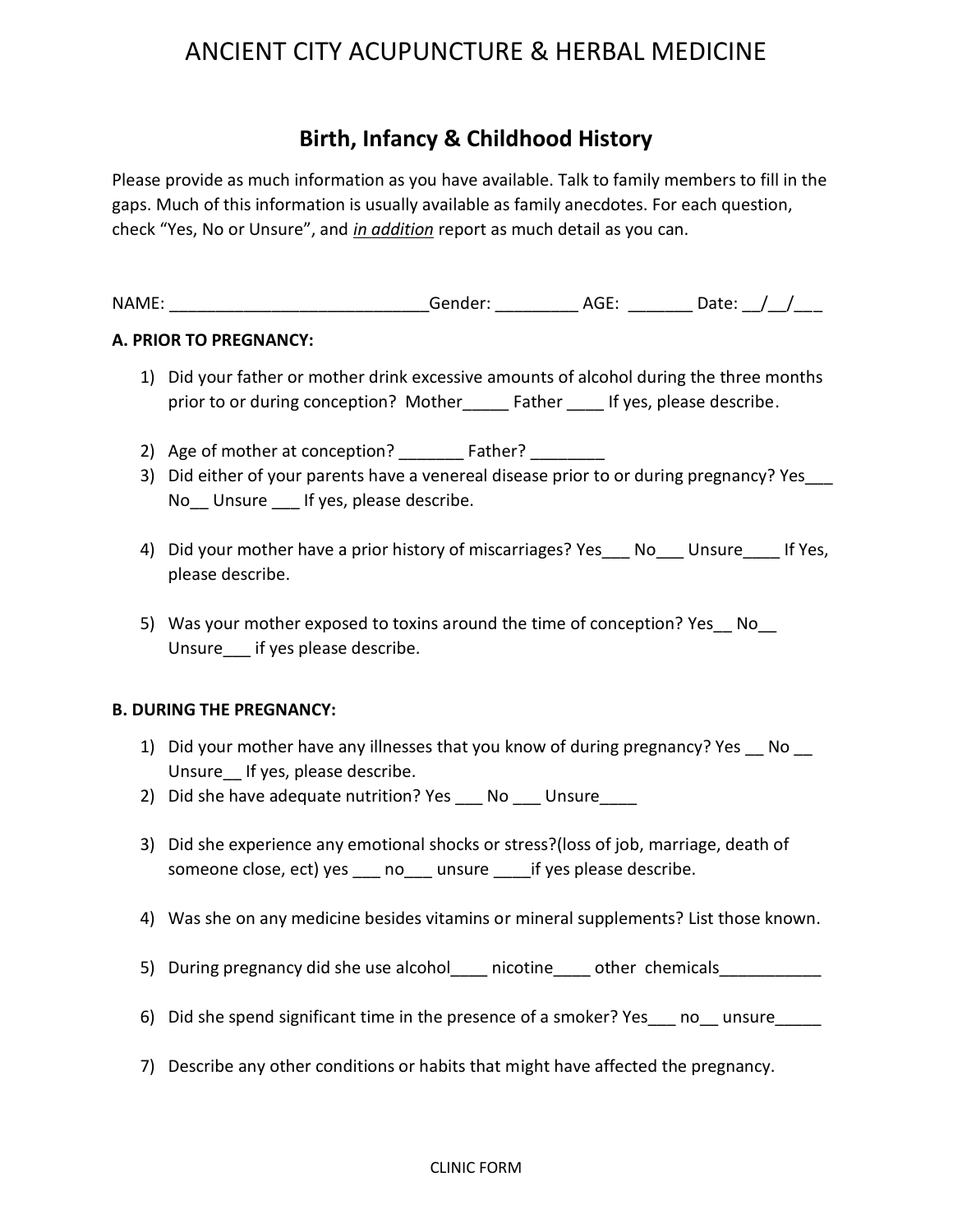# ANCIENT CITY ACUPUNCTURE & HERBAL MEDICINE

## **C) DELIVERY**

- 1. Was the Baby early?\_\_\_\_\_\_ Late \_\_\_\_\_ on time? If so, how early/late?\_\_\_\_\_\_\_\_\_
- 2. Nature of birth? Vaginal \_\_\_\_\_\_ Cesarean \_\_\_\_\_
- 3. Was labor of natural onset? corinduced unsure if induced, what method?
- 4. How long from first contraction to delivery? If unknown, describe, i.e. long, short, very fast, ect\_\_\_\_\_\_\_\_\_\_\_\_\_\_\_\_\_\_\_\_\_\_\_\_\_\_\_\_\_\_\_\_\_\_\_\_\_\_\_\_\_\_\_\_\_\_\_\_\_\_\_\_\_\_\_\_\_\_\_\_\_\_\_\_\_
- 5. Was the birth traumatic to you or your mother?\_\_\_\_\_\_\_\_\_\_\_\_\_\_\_\_\_\_\_\_\_\_\_\_\_\_\_\_\_\_\_
- 6. Was your mother medicated during delivery? Yes \_\_\_\_\_ No \_\_\_\_\_\_ Describe \_\_\_\_\_\_\_
- 7. Describe any unusual circumstances surrounding your birth. (e.g. Breech, cord around neck, placenta Previa)
- 8. Birth weight dength and length the second series are applied applied applications of the series are applications of the series of the series of the series of the series of the series of the series of the series of the s
- 9. Were you or your mother kept in the hospital beyond the usual post-delivery period? Yes\_\_\_\_\_ no \_\_\_\_\_ if yes, then why?\_\_\_\_\_\_\_\_\_\_\_\_\_\_\_\_\_\_\_\_\_\_\_\_\_\_\_\_\_\_\_\_\_\_\_\_\_\_\_\_\_
- 10. Incubator: were you placed in an incubator after birth? Yes \_\_\_\_ no\_\_\_ if yes, how long?

### **D) YOUR INFANCY:**

- 1. What was the general state of health at birth and during your first few months of life? Good\_\_\_ Fair \_\_\_\_\_\_ Poor \_\_\_\_\_\_\_\_\_ describe problems:\_\_\_\_\_\_\_\_\_\_\_\_\_\_\_\_\_\_\_\_\_\_\_\_\_\_\_
- 2. Nutrition:
- 3. Were you breastfed? \_\_\_\_\_\_\_ Bottle? \_\_\_\_\_\_\_\_\_ Combination \_\_\_\_\_\_\_\_ If breastfed, for how long?
- 4. Were there any emotional traumas in your infancy, either to you or to other members of your close family? Yes No Unsure if yes, describe them.

\_\_\_\_\_\_\_\_\_\_\_\_\_\_\_\_\_\_\_\_\_\_\_\_\_\_\_\_\_\_\_\_\_\_\_\_\_\_\_\_\_\_\_\_\_\_\_\_\_\_\_\_\_\_\_\_\_\_\_\_\_\_\_\_\_\_\_\_\_\_

- 5. Sleep patterns
- 6. Colic?
- 7. Other illnesses or hospitalizations?

### **E) CHILDHOOD:**

1. Did you have any recurring health problems in childhood, any major illnesses other than the usual childhood illnesses? Yes \_\_ no \_\_ unsure \_\_\_\_\_ if yes, give details:

#### CLINIC FORM